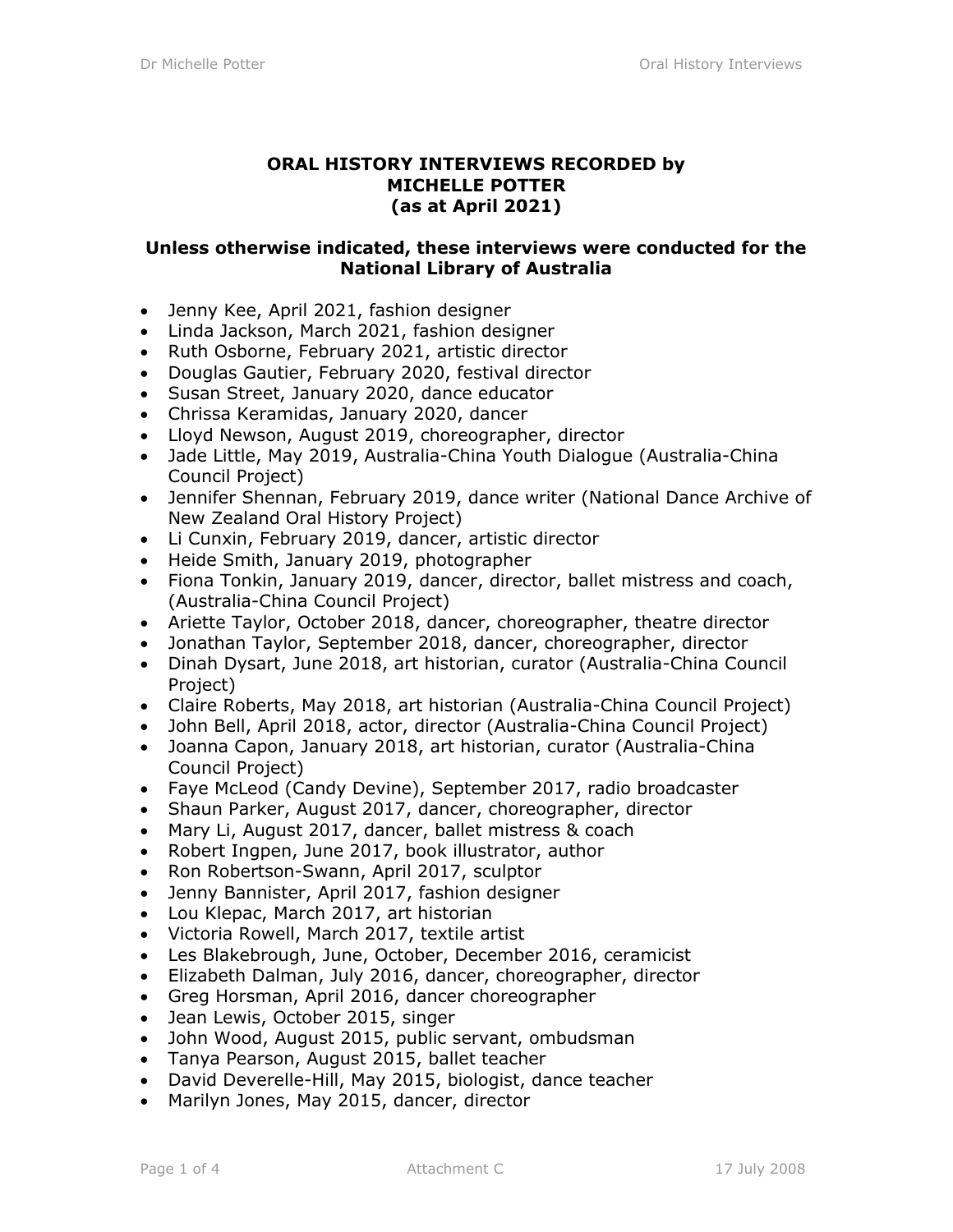- Lisa Pavane, January 2015, dancer, director
- Peter Bahen, December 2014, arts administrator
- Edna Busse, August 2014, dancer
- John Olsen, August 2014, artist
- John Hindmarsh, August 2014, building project manager, philanthropist
- Enrico Taglietti, April 2014, architect
- Michelle Ryan, February 2014, dancer, artistic director
- Garrie Hutchinson, September 2013, writer
- Thomas E S Kelly, August 2013, dancer (Heath Ledger Project, NFSA)
- Beau Dean Riley Smith, July 2013, dancer (Heath Ledger Project, NFSA)
- Ai-Gul Gaisina-Guild, May 2013, dancer, teacher
- Athol Willoughby, February 2013, dancer teacher
- Kathryn Bennetts, July 2012, artistic director, teacher, stager of ballets
- James Mollison, June 2012, art gallery director
- Hannah O'Neill, May 2012, dancer (Heath Ledger Project, NFSA)
- Simon Reynolds, April 2012, circus artist (Heath Ledger Project, NFSA)
- Josie Wardrope, April 2012, circus artist (Heath Ledger Project, NFSA)
- Gailene Stock, April 2012, dancer, teacher
- Hugh Colman, March 2012, production designer
- Joseph Chapman, January 2012, dancer (Heath Ledger Project, NFSA)
- Bert Flugelman, September 2011, sculptor
- Jennifer Irwin, August 2011, costume designer
- Paul De Masson, July 2011, dancer, ballet teacher
- Rafael Bonachela, April 2011, choreographer, artistic director
- Anna French, March 2011, theatrical designer
- Lady (Primrose) Potter, December 2010, philanthropist
- Lupe Serrano, May 2007, dancer, teacher (NYPL)
- David McAllister, November 2005 & March 2004, dancer, artistic director
- Djakapurra Munyarryun, October 2005, dancer, cultural consultant
- Cecil Bates, June 2005, dancer, notator
- Anna Volkova, April 2005, dancer
- Ted Brandsen, January 2005, choreographer, artistic director
- Valrene Tweedie, December 2004, dancer, teacher
- Eleanor Brickhill, December 2004, independent choreographer
- Kat Worth, November 2004, artistic director
- Lucy Guerin, May 2004, choreographer
- Steven Heathcote, December 2003, dancer
- Kate Champion, September 2003, choreographer
- Deanna Blacher, July 2003, teacher, castanet virtuoso
- Ray Cook, March 2003, dance notator
- Ross Stretton, March 2003, artistic director
- Marilyn Rowe, March 2003, dancer, director
- Ian McRae, March 2003, arts administrator
- Eileen Kramer, February 2003, dancer
- Kate Denborough, May 2002, choreographer
- Robin Haig, February 2002, dancer, artistic director
- William Akers, February 2002, director of productions, lighting designer
- Ross Stretton, April 2001, artistic director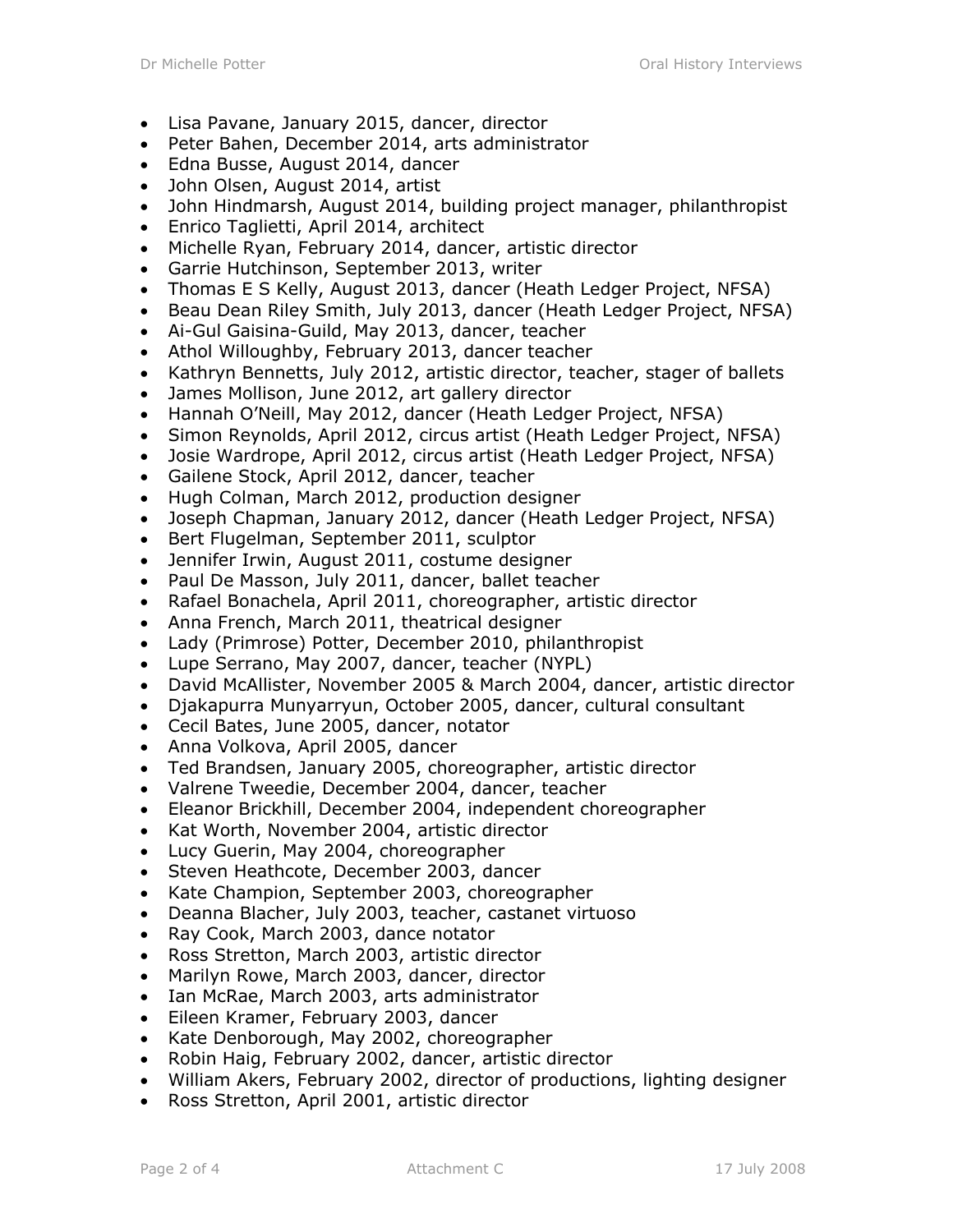- Anita Ardell, April 2001, dancer
- Jenny Kinder, February 2001, dancer, artistic director, administrator
- Sun Ping, February 2001, dancer, artistic director
- Tina Yong, February 2001, dancer, artistic director
- Lynne Golding, February 2001, dancer,
- Harry Haythorne, May and October 2000, dancer, artistic director
- Bruce Morrow, June 2000, dancer, teacher
- Tuula Roppola, March & May 2000, dancer, choreographer
- Paul Saliba, April 2000, dancer, teacher
- Mark Gordon, March 2000, arts administrator
- Reg Bartram, November 1999, dancer, lighting technician
- Meryl Tankard, November 1999, dancer, choreographer, artistic director
- Ruth Galene, November 1999, dancer, choreographer, educator
- Garry Stewart, June 1999, choreographer, artistic director
- Lucette Aldous, February 1999, dancer, teacher
- Alan Alder, February 1999, dancer, teacher
- Edmund Stripe, February 1999, choreographer, dancer
- Paige Gordon, May 1998, dancer, choreographer, artistic director
- Patrick Harding-Irmer, May 1998, dancer
- Shona Dunlop MacTavish, April 1998, dancer, choreographer, writer
- Marina Berezowsky, March 1998, choreographer, teacher
- Helen Herbertson, March 1998 choreographer, artistic director
- Chandrabhanu, March 1998, dancer, choreographer, artistic director
- Coralie Hinkley, November 1997 & March 1998, dancer, choreographer
- Suzanne Davidson, November 1997, artistic director
- Ronne Arnold, October 1997, dancer
- Maggi Sietsma, November 1996, choreographer, artistic director
- Graeme Murphy, August 1996, choreographer, artistic director
- Meryl Tankard, July 1996, choreographer, artistic director
- Paul Mercurio, January 1996, dancer, choreographer, actor
- Stephen Page, January 1996, choreographer, artistic director
- Gideon Obarzanek, January 1996, choreographer, artistic director
- Stephen Baynes, December 1995, dancer, choreographer
- Maina Gielgud, November 1994, January 1995, August 1995 & November 1995, artistic director
- Stanton Welch, August 1995, dancer, choreographer
- Martin Rubinstein, August 1995, dancer, teacher, examiner
- Natalie Weir, August 1995, choreographer
- Bill Haycock, August 1995, theatrical designer
- Peggy Sager, November 1994, dancer, teacher
- Viola Tait, November 1994, singer
- Johanna Exiner, November 1994, dance educator
- Charles Boyd, October 1994, dancer
- Moya Beaver, October 1994, dancer, teacher
- Irina Baronova, August 1994, dancer
- Tamara Tchinarova Finch, August 1994, dancer
- Phillip Adams, August 1994, dancer, choreographer
- John Bell, August 1994, actor, artistic director